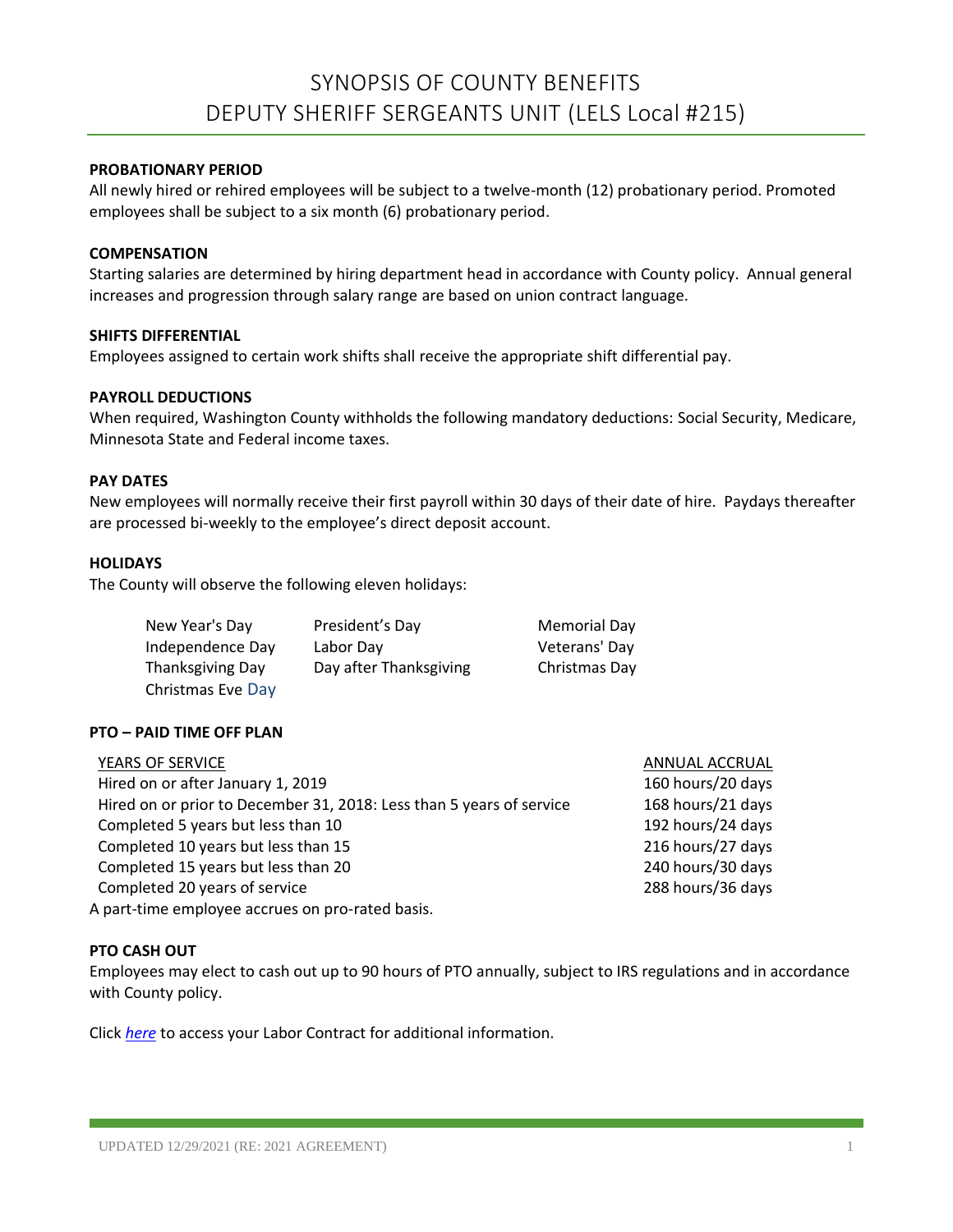## **INSURANCE BENEFITS PROGRAM**

The County's Cafeteria Benefit Plan gives employees an opportunity to design a benefit package that fits their personal needs and goals. Employees whose FTE is .50 or greater are eligible to participate in all insurance benefits. Some benefits have been negotiated via the collective bargaining agreement:

- Basic life in the amount of 1X's annual earnings plus \$10,000 (\$200,000 max) is provided at no cost to the employee.
- Accidental Death and Dismemberment (AD&D) coverage in the amount of 1X's annual earnings plus \$10,000 (\$200,000 max) is provided at no cost to the employee.
- Long Term Disability (LTD) at a 60% income replacement level to a \$2,500 per month maximum benefits is provided at no cost to the employee.

Please refer to the Design your Benefits booklet for additional information regarding your benefit offerings, available at WashNet under Human Resources/Benefits or click *here*.

## **COUNTY-PROVIDED FLEX CREDITS**

The County provides \$75.00 per month toward the purchase of benefits to employees whose full-time equivalency is .50 FTE or above.

# **RETIREMENT PROGRAMS**

PERA: Public Employee Retirement Association

Participation in PERA is mandatory, automatic and contributions are based on your position and the associated plan.

| PERA PLAN    | <b>COUNTY CONTRIBUTION</b> | <b>EMPLOYEE CONTRIBUTION</b> |
|--------------|----------------------------|------------------------------|
| Police /Fire | 17.7% of salary            | 11.80% of salary             |

## SECTION 457(b) DEFERRED COMPENSATION PLAN

Washington County offers two §457(b) voluntary deferred compensation plans through payroll deductions on a pre-tax and/or post-tax basis: MNDCP and Nationwide.

# POST EMPLOYMENT HEALTH CARE SAVINGS PLAN (HCSP)

Participation in the HCSP is required. The HCSP is an employer-sponsored program that allows employees to save money, tax-free, to use upon termination of employment to pay for eligible health care expenses. Assets in the account will accumulate tax-free, and since payouts are used for approved health care expenses, they will remain tax free. This program is offered through the Minnesota State Retirement System (MSRS).

Employees will contribute to their individual HCSPs as follows:

- 3% of employee's gross wage per pay period
- PTO hours over 460 as of December  $1<sup>st</sup>$
- All severance-eligible employees shall have their sick leave severance benefits, when available, deposited in to their individual HCSP.
- All termination-eligible employees shall have their PTO leave termination benefits, when available, deposited in to their individual HCSP.